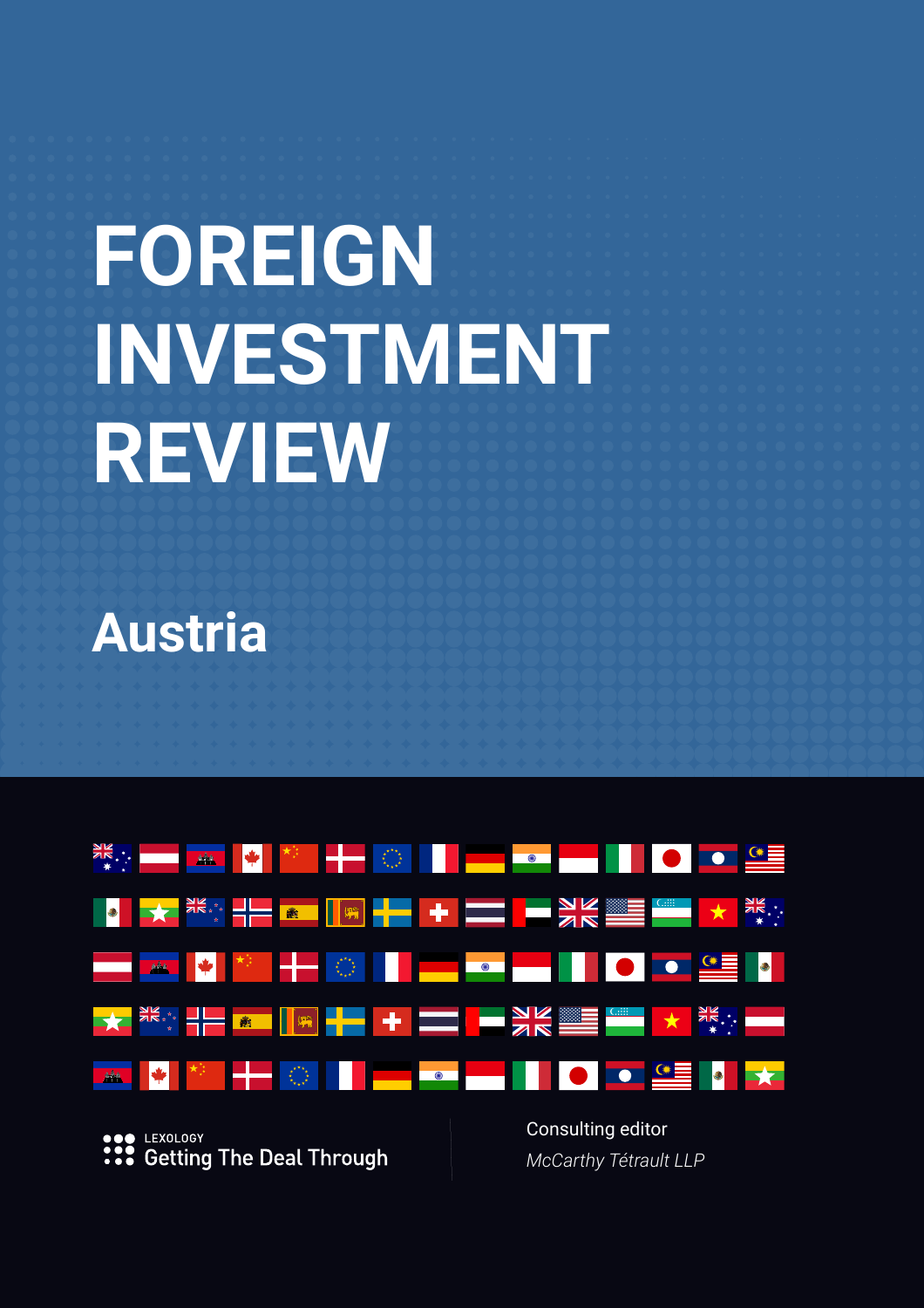# **Foreign Investment Review**

Consulting editors

#### **Oliver J Borgers**

*McCarthy Tétrault LLP*

Quick reference guide enabling side-by-side comparison of local insights, including into law, policy and relevant authorities; procedure, including thresholds and timelines; substantive assessment, including interagency and international consultation, remedies and rights of challenge and appeal; relevant recent case law; and other recent trends.

#### Generated 02 February 2022

The information contained in this report is indicative only. Law Business Research is not responsible for any actions (or lack thereof) taken as a result of relying on or in any way using information contained in this report and in no event shall be liable for any damages resulting from reliance on or use of this information. © Copyright 2006 - 2022 Law Business Research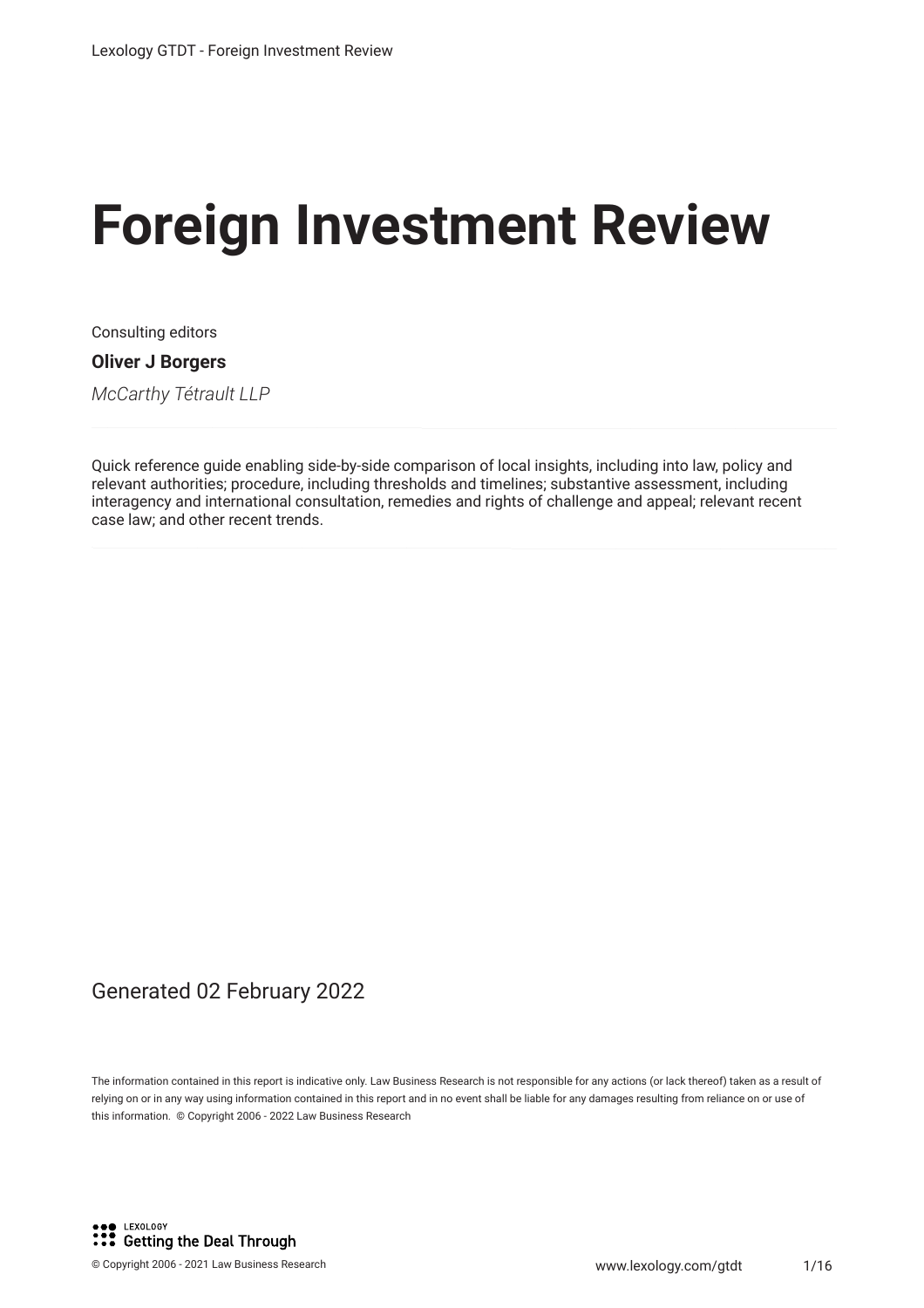## **Table of contents**

#### **LAW AND POLICY**

**Policies and practices Main laws Scope of application Defnitions Special rules for SOEs and SWFs Relevant authorities**

#### **PROCEDURE**

**Jurisdictional thresholds National interest clearance Review process Involvement of authorities**

#### **SUBSTANTIVE ASSESSMENT**

**Substantive test Other relevant parties Prohibition and objections to transaction Challenge and appeal Confdential information**

#### **RECENT CASES**

**Relevant recent case law**

#### **UPDATE AND TRENDS**

**Key developments of the past year**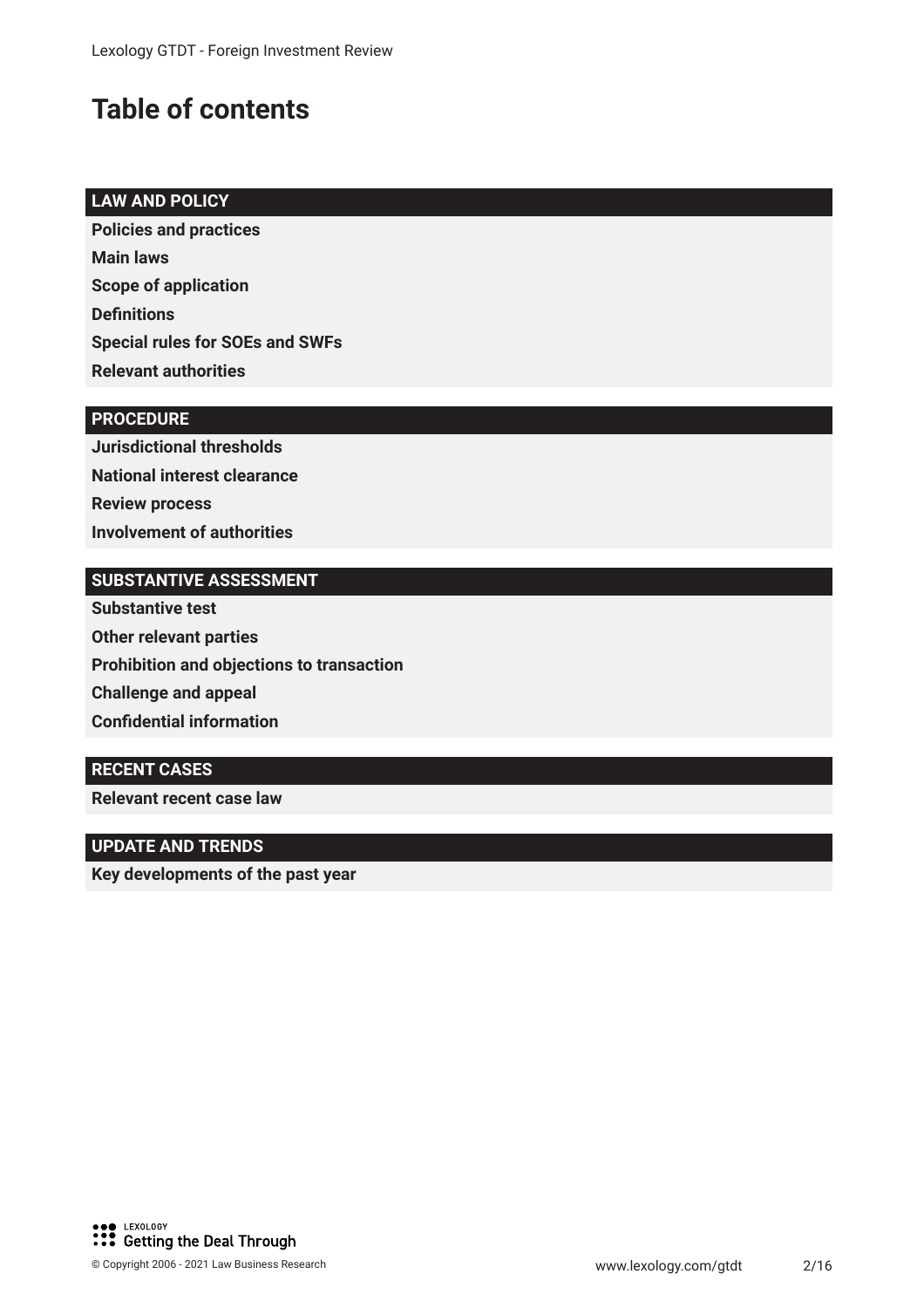### **Contributors**

#### Austria



#### **Isabella Hartung** hartung@beira.at *Barnert Egermann Illigasch Rechtsanwälte*



#### **Iris Reisetbauer** reisetbauer@beira.at *Barnert Egermann Illigasch Rechtsanwälte*

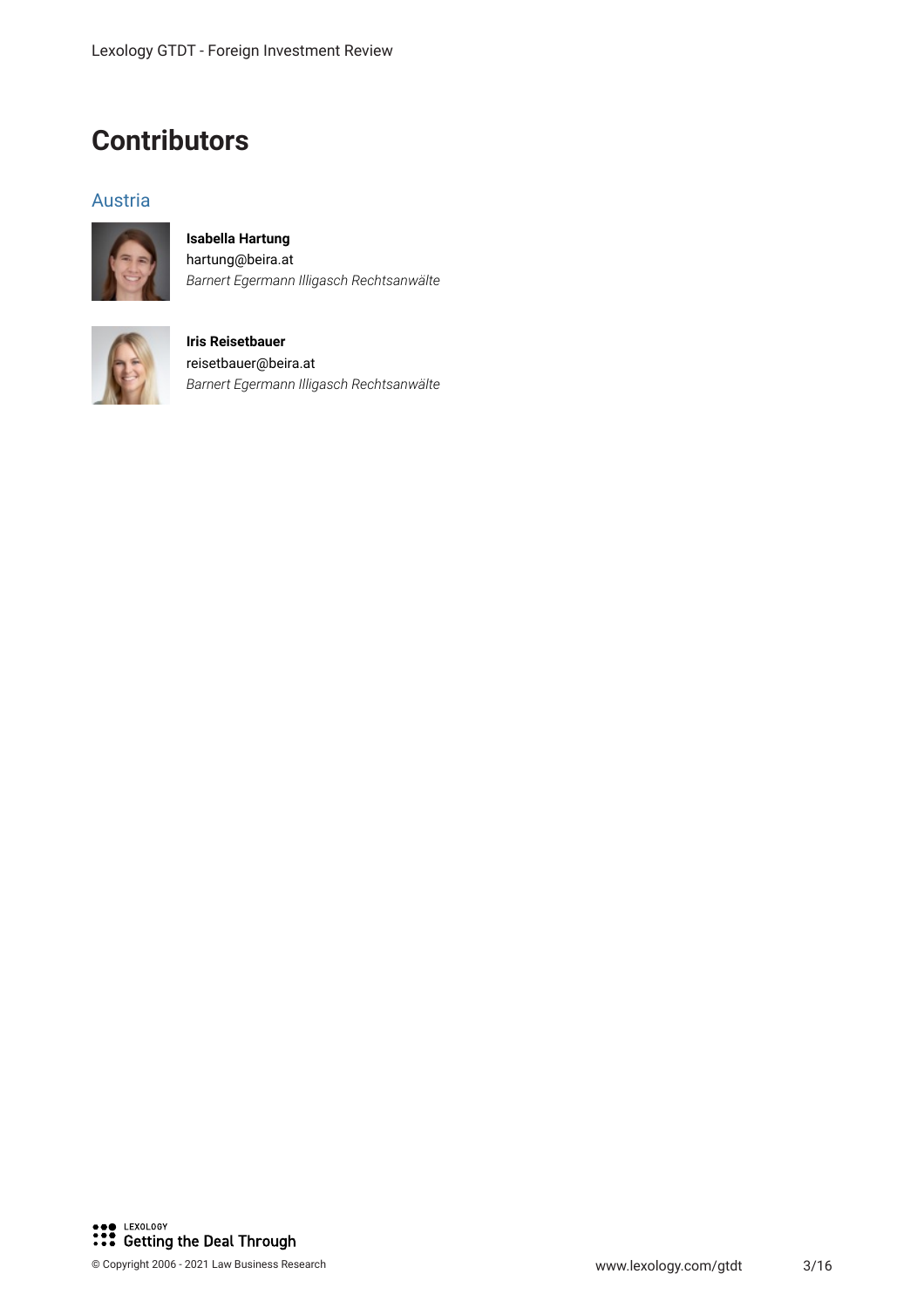#### **LAW AND POLICY**

#### **Policies and practices**

What, in general terms, are your government's policies and practices regarding oversight and review of foreign investment?

Austria frst introduced foreign investment control in 2011, by inserting a new section 25a into the Austrian Foreign Trade Act (FTA). Investments by persons and entities from foreign countries (outside the EU, EEA and Switzerland) that could pose a threat to security or public order became subject to an approval procedure. However, the respective procedure was of very little relevance in practice. In May 2019, the Austrian government proposed certain amendments to this review regime to tighten foreign investment control. The 2019 proposal was never adopted in Parliament, though.

In spring 2020, the (new) Austrian government proposed an entirely new legislative act, repealing the previous regime: the Investment Control Act (ICA) swiftly passed Parliament in July 2020. One reason for the new law was Regulation (EU) 2019/452 establishing a framework for the screening of foreign direct investment in the EU (FDI Screening Regulation), which fully applies in all EU member states as of 11 October 2020 and requires a national legal basis for the cooperation and information exchange mechanisms. Additionally, increasing direct investment from third countries, which may pose a threat to security or public order, was perceived to necessitate stricter control of such investments not only at EU level, but also in Austria.

By contrast, Austria has a fully liberalised foreign exchange regime, laid down in the Foreign Exchange Act. Euros and foreign currencies can be transferred in and out of Austria in unlimited amounts. However, pursuant to Regulation (EU) 2018/1672 on controls on cash entering or leaving the Union, people carrying amounts of cash (currency, bearernegotiable instruments, commodities used as highly liquid stores of value, prepaid cards) equal or greater than the value of €10,000 have to declare this to the Austrian customs authority when entering or leaving the EU via Austria.

*Law stated - 01 December 2021*

#### **Main laws**

What are the main laws that directly or indirectly regulate acquisitions and investments by foreign nationals and investors on the basis of the national interest?

The ICA regulates acquisitions on the basis of the national interest by requiring ex ante approval for certain foreign direct investments. The general procedural rules governing the review procedure under the Investment Control Act are laid down in the General Administrative Procedure Act . The appeals procedure is set out in the Proceedings of Administrative Courts Act .

*Law stated - 01 December 2021*

#### **Scope of application**

Outline the scope of application of these laws, including what kinds of investments or transactions are caught. Are minority interests caught? Are there specifc sectors over which the authorities have a power to oversee and prevent foreign investment or sectors that are the subject of special scrutiny?

A foreign direct investment requires an approval from the Federal Minister for Digital and Economic Affairs (BMDW) under the ICA if all of the following three conditions are met and the de minimis exception does not apply: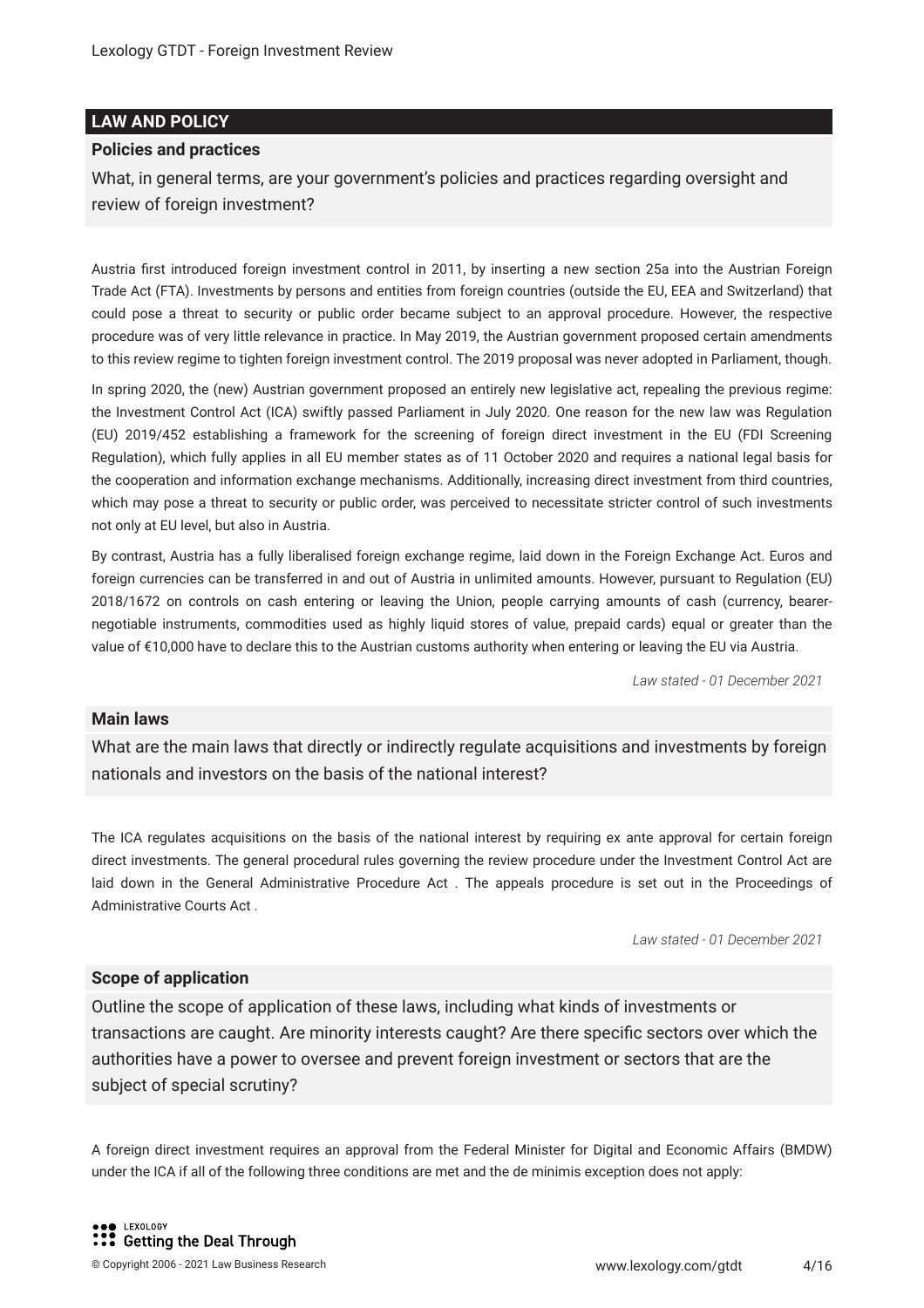- the target undertaking is active in one of the areas listed in the Annex to the ICA (see below);
- provisions of EU law and international law do not confict with an approval requirement; and
- one of the following thresholds is met:
	- a share of 25 per cent or 50 per cent of the voting rights is reached or exceeded. If the target undertaking is active in a particularly sensitive area as defned in part 1 of the Annex to the ICA (see below), approval is already required if a share of only 10 per cent of the voting rights is reached or exceeded; or
	- a controlling infuence is acquired, regardless of specifc voting rates. An acquisition of a controlling infuence is the possibility of exercising decisive infuence on the activities of the target undertaking by means of rights, contracts or any other means (in particular, but not limited to rights and contracts that confer decisive infuence in the sense of the EU Merger Regulation No. 139/2004 on the composition, voting or decisions of the organs of an undertaking); or
	- signifcant assets of an Austrian undertaking are acquired and such acquisition results in a controlling infuence on these parts of the undertaking; or
	- the (entire) undertaking is acquired.

Special rules apply to the calculation of shares of voting rights (the relevant thresholds being set out above in point (1). In the case of an acquisition made jointly by several foreign persons, their combined share of voting rights in the target undertaking is relevant for determining whether the thresholds are met. Furthermore, shares of voting rights in the target undertaking held by the investor have to be aggregated with shares in the target undertaking held by other foreign persons who (1) are afliated with the investor via a share of voting rights of at least 25/10 per cent (depending on whether the target undertaking is active in an area listed in Part 2 or Part 1 of the Annex to the ICA) or via a relationship of control, or (2) are obliged by a syndicate agreement to jointly exercise voting rights with the investor. These rules are quite complex and require an assessment on a case-by-case basis.

The incorporation of a new undertaking and the establishment of a new (greenfeld) joint venture are not caught by the ICA.

The Annex to the ICA provides a list of areas in which there may be a threat to security or public order, including crisis management and services of general interest as defned in articles 52 and 65 Treaty on the Functioning of the European Union (TFEU). A non-exhaustive list of relevant areas fgures in Part 2 of the Annex:

- critical infrastructures (facilities, systems, plants, processes, networks or parts thereof), in particular energy, information technology, traffic and transport, health, food, telecommunications, data processing or storage, defence, constitutional institutions, fnance, research facilities, social and distribution systems and the chemical industry, as well as investments in real estate that is crucial for the use of all these critical infrastructures;
- critical technologies and dual-use goods, including artifcial intelligence, robotics, semiconductors, cybersecurity, defence technologies, quantum and nuclear technologies, nanotechnologies and biotechnologies;
- the security of supply with critical resources, including energy, raw materials and food supply as well as the supply of pharmaceuticals and vaccines, medicinal products and personal protective equipment, including research and development in these areas;
- access to sensitive information, including personal data, or the ability to control such information; and
- the freedom and plurality of the media.

The following particularly sensitive areas are exhaustively listed in Part 1 of the Annex: defence equipment and technologies, the operation of critical energy infrastructure, the operation of critical digital infrastructure (including 5G) and of systems that guarantee Austria's data sovereignty, water as well as research and development in the felds of pharmaceuticals, vaccines, medicinal products and personal protective equipment (R&D activities are part of this list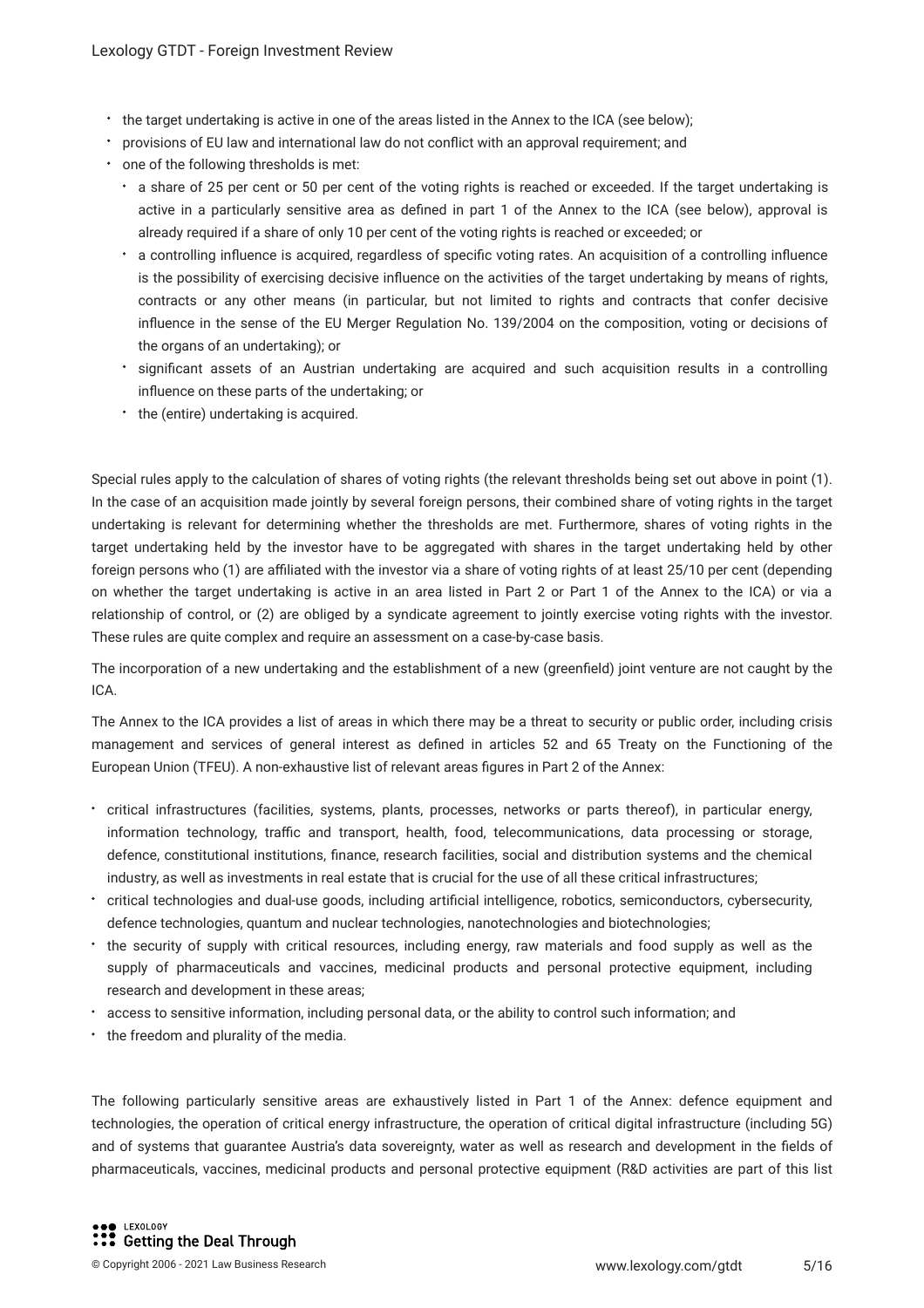until 31 December 2022 only).

In practice, the authority seems to assume that a target undertaking which is active on an upstream market (eg, manufactures an input product for the defence industry) might also fall within the scope of the Annex. If, however, the target undertaking is mainly active in areas that do not fall within the scope of the Annex, and only a very little part of its activities relate to an area within the scope of the Annex, the investment might not require an approval under the ICA. This needs to be analysed on a case-by-case basis.

*Law stated - 01 December 2021*

#### **Defnitions**

How is a foreign investor or foreign investment defned in the applicable law?

A foreign direct investment is defned as the direct or indirect acquisition of (1) an Austrian undertaking, (2) shares of voting rights in an Austrian undertaking, (3) a controlling infuence over an Austrian undertaking or (4) signifcant parts of an Austrian undertaking, provided that at least one of the acquiring persons is a natural person without citizenship of the European Union (or an EEA state or Switzerland) or a legal entity with its registered office or head office outside the EU, the EEA and Switzerland.

An 'indirect acquisition' means a scenario where the direct transaction is carried out by a person other than the person who thereby gains actual infuence on the target undertaking. This must be assessed in the light of the true economic substance of the investment on a case-by-case basis.

*Law stated - 01 December 2021*

#### **Special rules for SOEs and SWFs**

Are there special rules for investments made by foreign state-owned enterprises (SOEs) and sovereign wealth funds (SWFs)? How is an SOE or SWF defned?

The ICA does not contain specifc provisions for SOEs or SWFs. However, when assessing whether a direct investment may pose a threat to security or public order, particular consideration must be given to whether the investor is directly or indirectly controlled by a government of a third country (due to the ownership structure or in the form of substantial fnancial resources, in particular high government subsidies).

*Law stated - 01 December 2021*

#### **Relevant authorities**

Which officials or bodies are the competent authorities to review mergers or acquisitions on national interest grounds?

The BMDW is the authority responsible for conducting the review.

A Committee for Investment Control serves as an adviser to the BMDW. The Committee consists of one member each of the BMDW and the Federal Ministries for European and International Affairs, for Finance, for Climate Protection, for Environment, Energy, Mobility, Innovation and Technology, and for Social Affairs, Health, Care and Consumer Protection. In addition, members representing other federal ministries and the federal states are part of the Committee if their areas of activity are affected by a foreign direct investment. Before initiating an in-depth examination procedure and before issuing a decision on the content of the application in the in-depth examination procedure, the BMDW must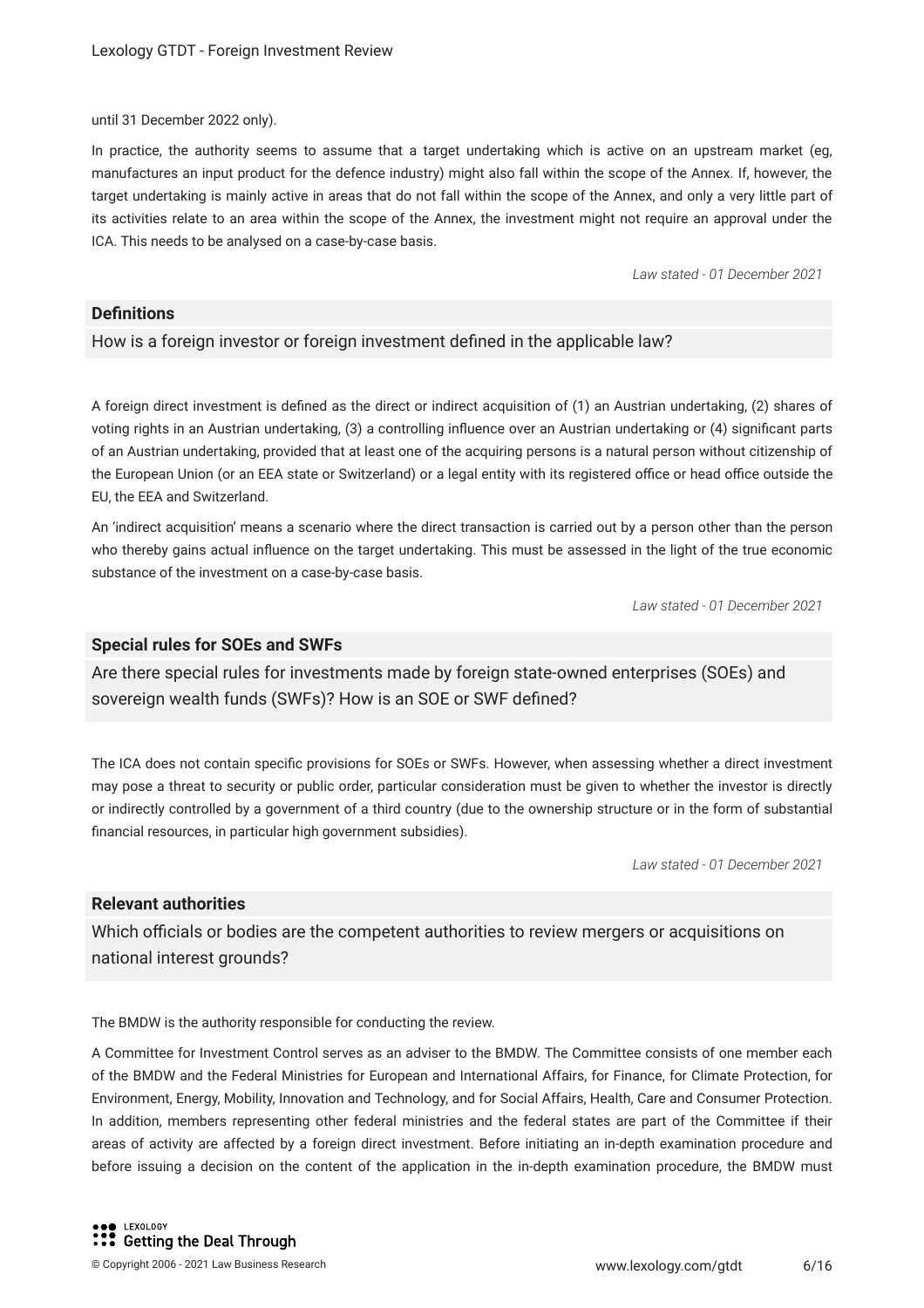convene a meeting of the Committee for discussion. However, the Committee's decision recommendations are not binding on the BMDW.

*Law stated - 01 December 2021*

Notwithstanding the above-mentioned laws and policies, how much discretion do the authorities have to approve or reject transactions on national interest grounds?

The BMDW's margin of discretion is, in addition to the criteria laid down in the ICA, limited by EU law, especially the FDI Screening Regulation and the provisions regarding the free movement of capital (article 65 TFEU) and the freedom of establishment (article 52 TFEU). Thus, the principle of proportionality as well as the principles of transparency and nondiscrimination between third countries have to be observed.

In general, Austrian law requires authorities to provide a particularly comprehensive reasoning for decisions involving the exercise of discretion. Such detailed reasoning, however, might often be missing in the case of approvals under the ICA, since approval does not necessarily require the BMDW to issue a written clearance decision, but can also be granted by way of expiry of the applicable deadlines.

*Law stated - 01 December 2021*

#### **PROCEDURE**

#### **Jurisdictional thresholds**

What jurisdictional thresholds trigger a review or application of the law? Is fling mandatory?

A foreign direct investment (FDI) requires a mandatory application for approval under the Investment Control Act (ICA) if certain conditions are met.

The ICA, however, provides for a de minimis exception: acquisitions of micro-enterprises, including start-ups, with fewer than ten employees and an annual turnover or balance sheet total of less than €2 million are not subject to an approval requirement.

Other elements such as purchase price or enterprise value do not trigger an approval requirement (ie, they are irrelevant for assessing whether the ICA applies).

If potential applicants are not certain whether an approval is required for a particular transaction, they can apply for a certifcate of non-objection.

*Law stated - 01 December 2021*

#### **National interest clearance**

What is the procedure for obtaining national interest clearance of transactions and other investments? Are there any fling fees? Is fling mandatory?

An approval procedure can be initiated in any of the following ways:

- the investor applies for clearance;
- the target undertaking notifies an acquisition;
- the investor applies for a certifcate of non-objection and the Federal Minister for Digital and Economic Affairs (BMDW) determines that no certifcate of non-objection can be issued because the transaction is subject to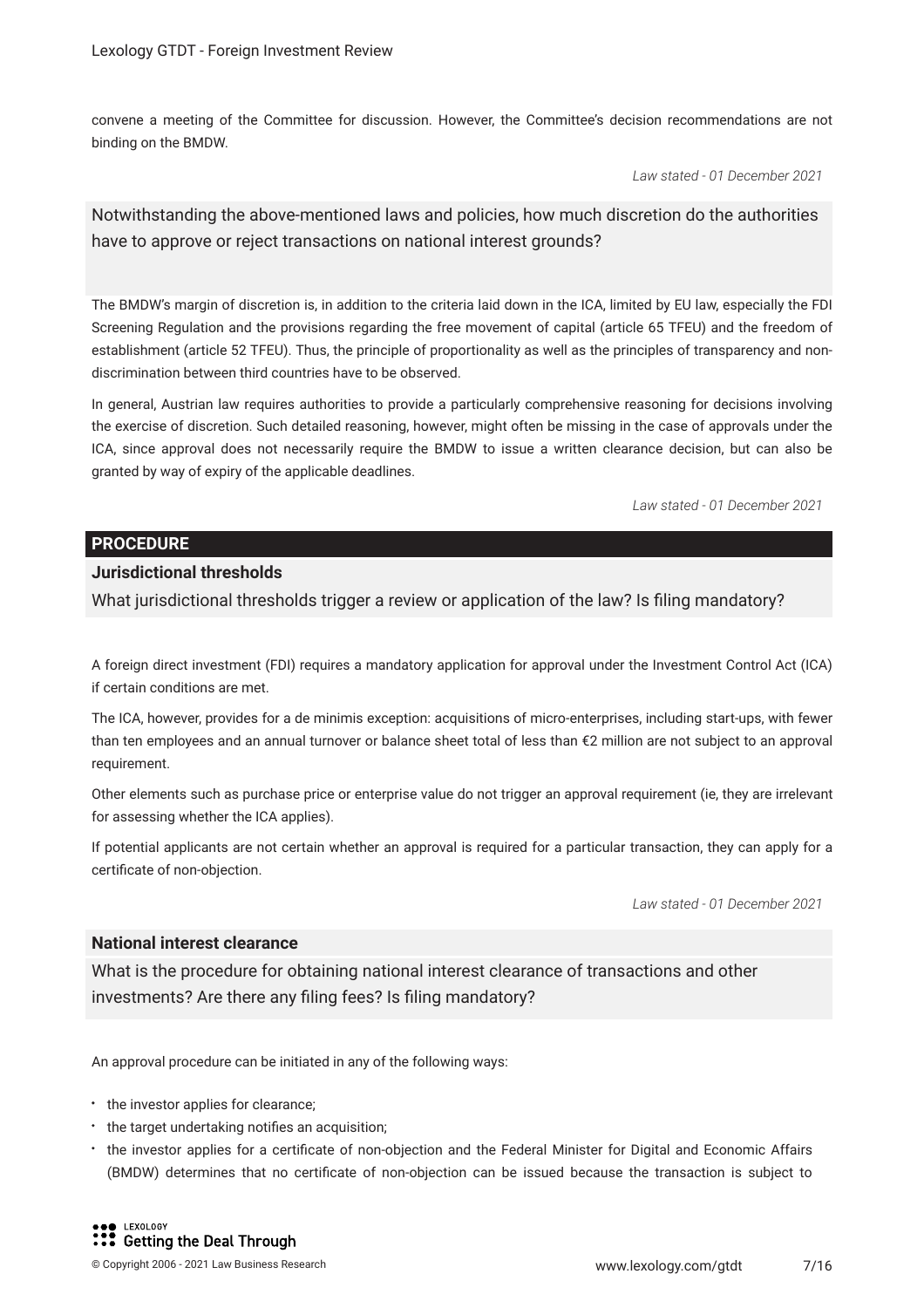approval; or

the BMDW initiates the approval procedure ex officio (this is the case if the persons obliged to submit an application do not comply with their obligation to do so within three working days after having been requested to submit an application).

The application or notifcation is mandatory and must be submitted to the BMDW by e-mail or post. No fees or expenses are charged; the applicants have to bear their own expenses.

The application for approval shall contain in particular:

- contact information and a precise description of the business activities of the investor(s) and the target undertaking as well as, for each investor, the contact information of a person in Austria who is authorised to receive official communication;
- a description of the market;
- a detailed description of the planned transaction and an indication of the envisaged transaction date;
- an indication of how the transaction will be fnanced and the origin of the fnancing;
- an indication of the persons who ultimately own or control each investor;
- an indication of those EU member states in which each investor and the target company conduct signifcant business transactions;
- a statement whether the transaction has or may have an impact on a project or programme of EU interest; and
- a statement whether the transaction is also notifable under the EU Merger Regulation No. 139/2004.

Every application for approval leads to the initiation of the EU cooperation mechanism. The BMDW has published a standard form on its website regarding the information to be provided by the investor(s) under the EU cooperation mechanism (as laid down in Regulation (EU) 2019/452 establishing a framework for the screening of foreign direct investment in the EU). In the interests of procedural economy, it is recommended to attach the completed standard form to an application for approval. Ideally, the German original application should be submitted together with an English language version.

*Law stated - 01 December 2021*

#### Which party is responsible for securing approval?

The obligation to apply for approval is generally incumbent on the direct investor. In the case of an exclusively indirect acquisition, the indirect investor is obliged to apply. The BMDW shall inform the Austrian target undertaking of the receipt of an application for approval. Although the target undertaking is not obliged to apply for approval, it is subject to a subsidiary duty of disclosure in the event that it becomes aware of an intended acquisition and has not been informed of an application for approval.

An approval procedure is initiated ex officio if the investor fails to fulfil its obligation to submit an application within three working days of having been requested to do so. If the acquisition process has already been entirely or partially completed, the process may be reversed.

*Law stated - 01 December 2021*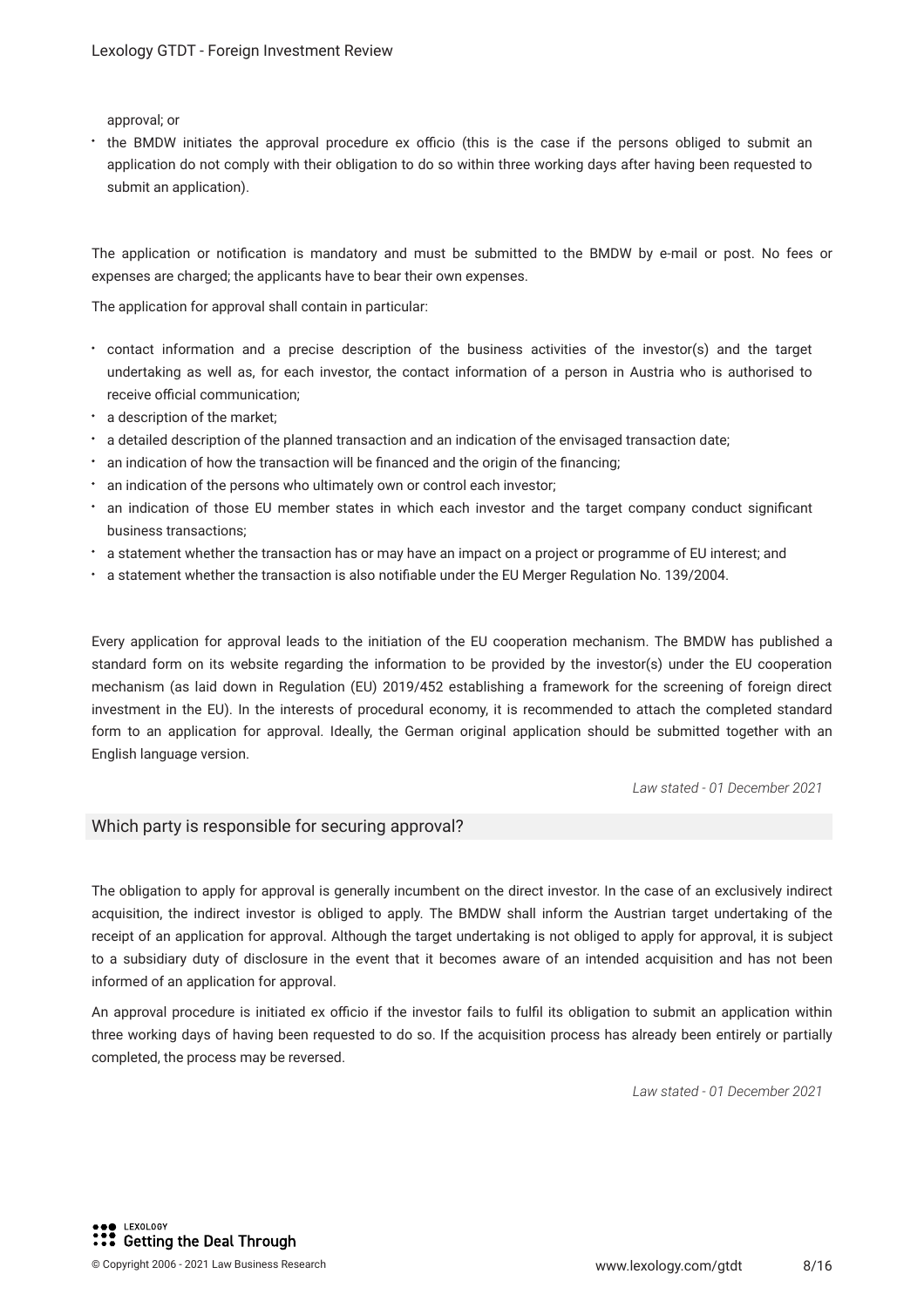#### **Review process**

How long does the review process take? What factors determine the timelines for clearance? Are there any exemptions, or any expedited or 'fast-track' options?

The proceedings before the BMDW can be divided into two phases.

In Phase I, after receipt of an application for approval, the BMDW has to inform the European Commission about the initiation of the review procedure. Both the European Commission and other EU member states may submit comments within 35 days of the date of this information. The decision in Phase I is to be delivered within one month of the expiry of the 35-day deadline for submitting comments. If a comment is made by at least one member state, the one-month period starts to run 40 days after the Commission was informed by the BMDW about the initiation of the review procedure. The parties must be notifed of the beginning of the one-month period. In cases of particular urgency, a decision may even be adopted before the expiry of the 35/40-day period. Within this time frame, the BMDW can either (1) issue a decision stating that there are no objections to the acquisition because there is no justifed suspicion of a threat to security or public order (in this case, the proceedings are terminated and the direct investment can be carried out) or (2) issue a notifcation that an in-depth investigation procedure (Phase II) will be initiated because a more detailed investigation is required. If neither a decision nor a notifcation is delivered within the one-month period, approval shall be deemed to have been granted.

In Phase II, a decision is to be delivered within two months of completion of Phase I. After an in-depth review, the BMDW shall (1) approve the transaction if there is no reason to fear a threat to security or public order, or (2) if there is reason to fear that the transaction will pose such a threat, either grant the approval with conditions or obligations necessary to eliminate such threat, or refuse the approval if conditions or obligations are not sufficient to eliminate such threat. Approval shall be deemed to have been granted if no decision is delivered within two months after completion of Phase I.

*Law stated - 01 December 2021*

Must the review be completed before the parties can close the transaction? What are the penalties or other consequences if the parties implement the transaction before clearance is obtained?

Yes, the review must be completed before closing of the transaction. The investment may not be carried out until approval has been granted either by explicit decision or expiry of the applicable deadlines.

A breach of the standstill obligation is subject to criminal sanctions: imprisonment of up to one year (and for qualifed violations up to three years) may be imposed if the breach was committed intentionally; imprisonment of up to half a year or a monetary fne may be imposed if the breach was committed negligently.

Furthermore, legal transactions relating to investments that require an approval under the ICA shall be deemed to have been concluded subject to the condition precedent that the approval is granted. If the acquisition process has already been entirely or partially completed and an ex post approval is not possible, the process has to be reversed.

*Law stated - 01 December 2021*

#### **Involvement of authorities**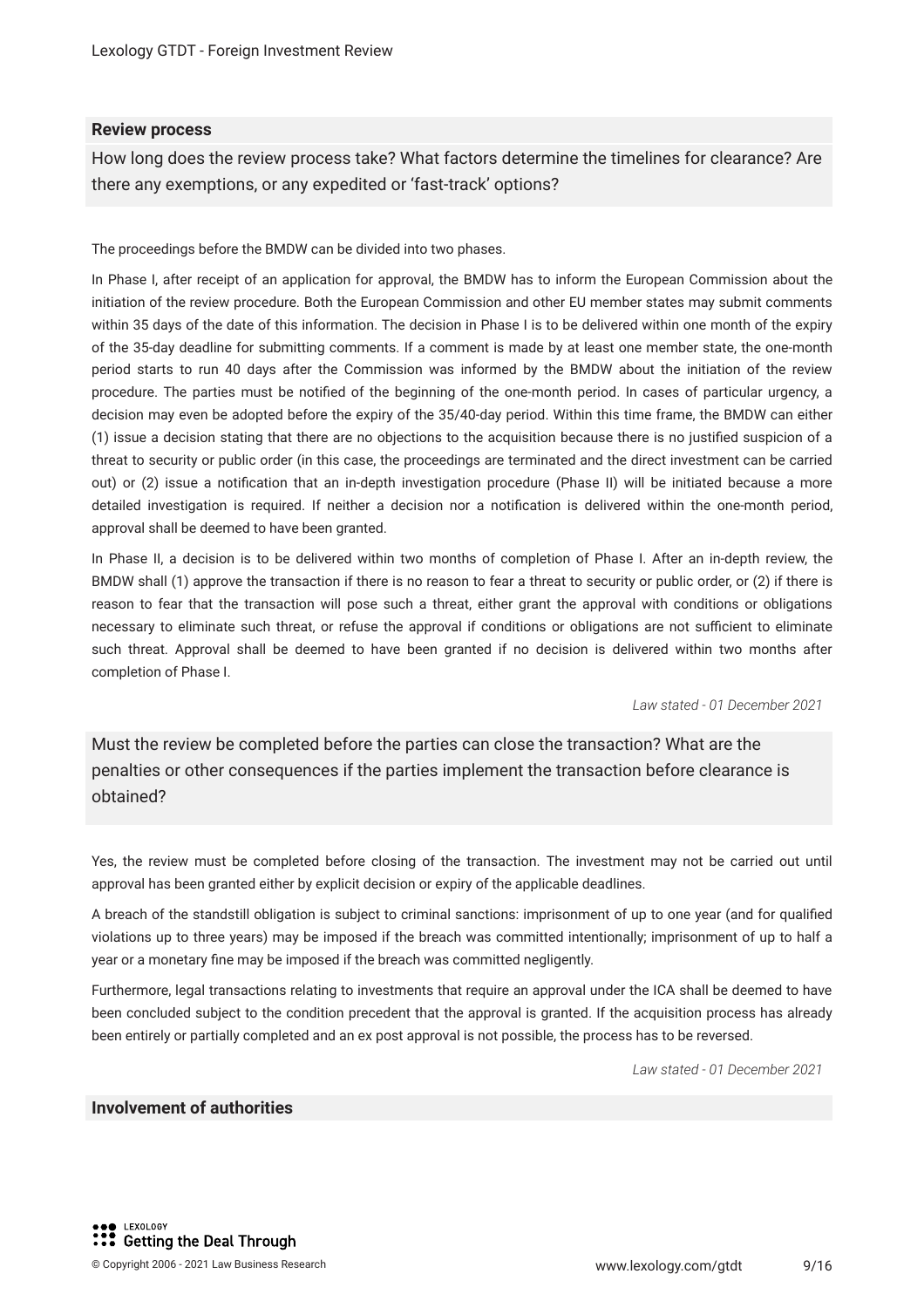Can formal or informal guidance from the authorities be obtained prior to a fling being made? Do the authorities expect pre-fling dialogue or meetings?

If potential applicants are not certain whether an approval is required for a particular transaction, they can obtain formal guidance from the BMDW by applying for a certifcate of non-objection under the ICA. An application for such certifcate must include all the information contained in a standard application for approval. If the BMDW determines that a certifcate of non-objection cannot be issued because the transaction is subject to approval, no subsequent application for approval is required and the applicant is informed of the initiation of the approval procedure.

According to the BMDW's website it is not necessary to contact the authority prior to an application being made. In practice, a pre-fling dialogue will be possible at least in more complex cases.

*Law stated - 01 December 2021*

When are government relations, public affairs, lobbying or other specialists made use of to support the review of a transaction by the authorities? Are there any other lawful informal procedures to facilitate or expedite clearance?

The parties are free to refer to specialists for support of their application for approval. As far as lobbying is involved, the rules of the Austrian lobbying register must be observed.

*Law stated - 01 December 2021*

What post-closing or retroactive powers do the authorities have to review, challenge or unwind a transaction that was not otherwise subject to pre-merger review?

If the transaction has already been entirely or partially completed and it is established during the (subsequent) approval procedure that there is reason to fear a threat to security or public order, the BMDW will impose subsequent conditions to eliminate this threat. If such conditions are not sufficient, the BMDW will order the reversal of parts of or of the entire transaction.

*Law stated - 01 December 2021*

#### **SUBSTANTIVE ASSESSMENT**

#### **Substantive test**

What is the substantive test for clearance and on whom is the onus for showing the transaction does or does not satisfy the test?

A foreign direct investment is examined according to whether it 'may lead to' a threat to security or public order, including crisis precaution and services of general interest as defned by articles 52 and 65 of the Treaty on the Functioning of the European Union (TFEU) or whether such a threat 'is to be feared'. This assessment must, on the one hand, include an examination of the effects of the transaction in the areas listed in the annex to the Investment Control Act (ICA) . On the other hand, the identity and previous activities of the investor must also be taken into account:

whether the investor is directly or indirectly controlled by a government of a third country (by virtue of the ownership structure or of substantial fnancial resources, in particular through high government subsidies);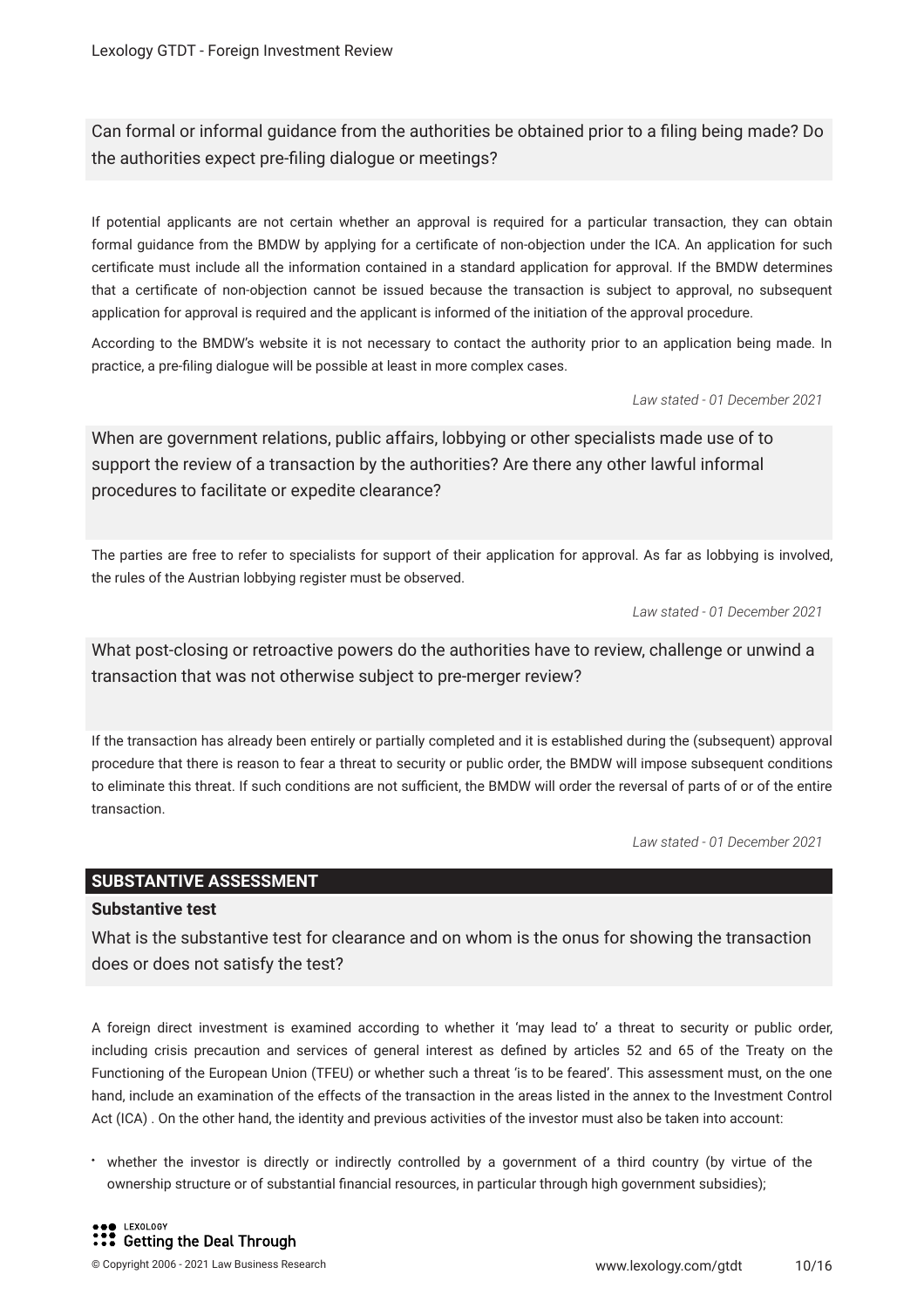- whether the acquirer already carries out or has carried out activities that have or have had an impact on security or public order in another EU member state; and
- whether there is a signifcant risk that the investor is or has been involved in illegal or criminal activities.

The concept of threat to security or public order must be assessed in the light of the European Court of Justice's (ECJ) rulings on article 52 and 65 TFEU. According to the ECJ, a restriction can only be justifed if the threat is real and sufficiently serious and affects a fundamental interest of society. Purely economic reasons are not sufficient. The concept of public order encompasses only those elementary, indispensable basic rules that are laid down in the fundamental interests of the civil and political structure of society in a member state. Public security is understood to mean a state of physical and mental non-violence in public, as well as the system of protection against internal and external violence, and to ensure the functioning of the state and its institutions. In a communication of 26 March 2020, however, the European Commission cited fnancial stability, public health, consumer protection, maintaining the fnancial equilibrium of the social security system and the achievement of social policy objectives as further possible justifcations for national regulations restricting foreign direct investment. The Commission also stressed that, in the case of restrictions on transactions with third-country participants, additional justifcations are acceptable and the permissible justifications can be interpreted more broadly than in the case of intra-EU restrictions. The ECJ affirmed that public security is affected, for instance, in the event of crises, war or terrorism, when ensuring the availability of the telecommunications network and energy supply with electricity and oil products. Furthermore, military interests and national defence requirements are considered by the ECJ to fall under public security.

The Federal Minister for Digital and Economic Affairs (BMDW) conducts and organises the review procedure and investigates the facts of the case ex officio; the authority determines the course of the approval procedure and the evidence to be taken. The BMDW is not bound by the parties' submissions. However, the parties have an obligation to cooperate with the BMDW.

*Law stated - 01 December 2021*

To what extent will the authorities consult or cooperate with officials in other countries during the substantive assessment?

Regulation (EU) 2019/452 establishing a framework for the screening of foreign direct investment in the EU (FDI Screening Regulation) instituted an EU-wide cooperation mechanism between the European Commission and the EU member states and between the member states among themselves, applicable as of 11 October 2020. Every application for approval leads to the initiation of the EU cooperation mechanism. The entire Austrian review procedure and timelines are strongly intertwined with this mechanism. Data transmission between the European Commission and the EU member states is effected via a dedicated transmission system.

*Law stated - 01 December 2021*

#### **Other relevant parties**

What other parties may become involved in the review process? What rights and standing do complainants have?

Each investor is a party of the approval procedure under the ICA. The ICA does not provide for an involvement of third parties (complainants or other) in the review process. Persons other than the investors are not granted the right to be heard by the BMDW.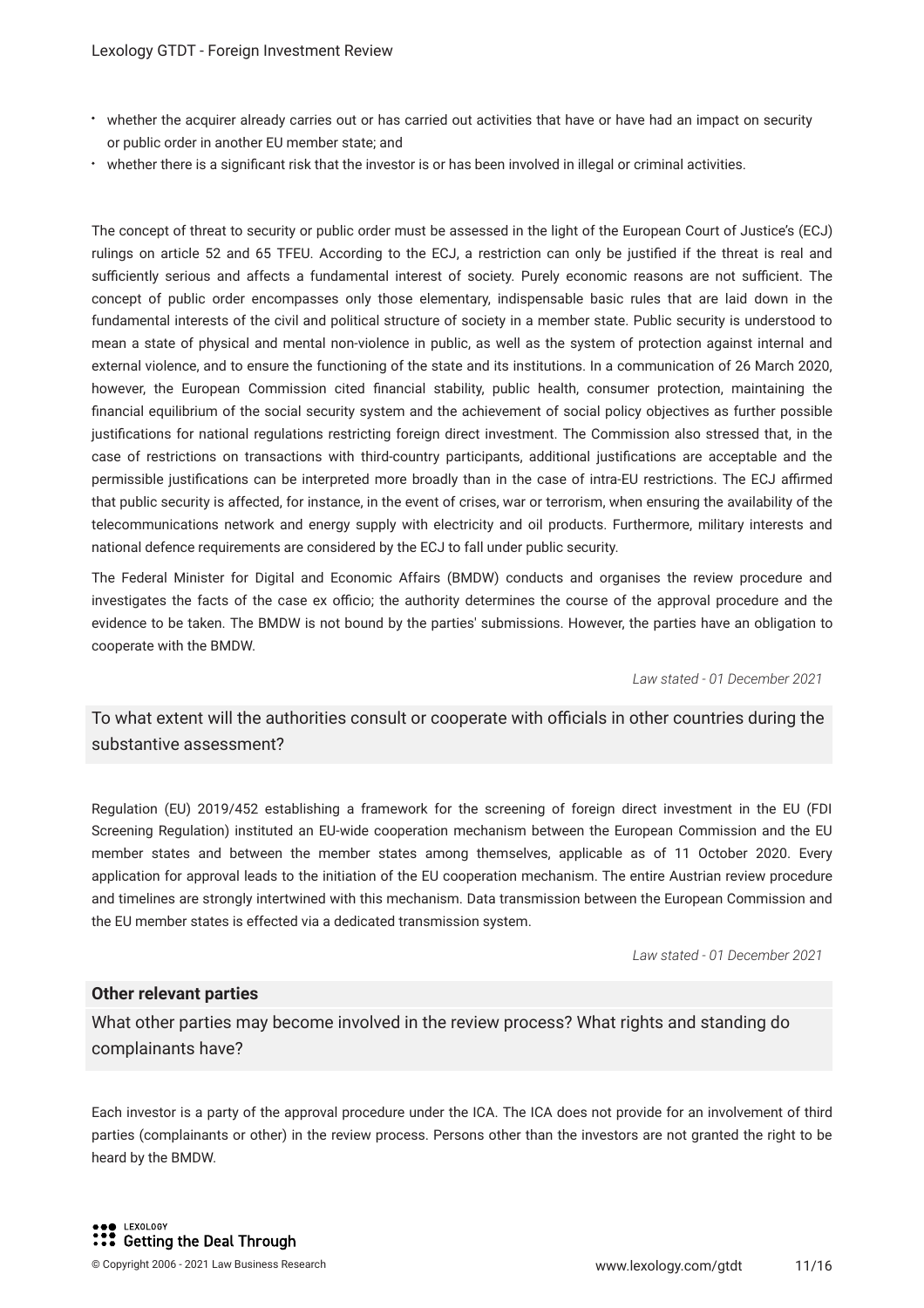*Law stated - 01 December 2021*

#### **Prohibition and objections to transaction**

What powers do the authorities have to prohibit or otherwise interfere with a transaction?

If the transaction gives reason to fear a threat to security or public order in Austria, approval shall be granted either with conditions or obligations necessary to eliminate such threat or shall be refused if conditions or obligations are not sufficient to eliminate such threat.

*Law stated - 01 December 2021*

Is it possible to remedy or avoid the authorities' objections to a transaction, for example, by giving undertakings or agreeing to other mitigation arrangements?

If the BMDW has initiated Phase II proceedings and is, after an in-depth review of the case, still concerned that the transaction will pose a threat to security or public order, the authority can grant approval subject to conditions or obligations necessary to eliminate such threat. The investor is free to propose remedies already at an earlier stage, but the authority will have to send the case to Phase II-review and involve the Committee for Investment Control to issue a decision with conditions or obligations that are binding on the investor.

*Law stated - 01 December 2021*

#### **Challenge and appeal**

Can a negative decision be challenged or appealed?

The BMDW's decision can be appealed to the Federal Administrative Court.

*Law stated - 01 December 2021*

#### **Confdential information**

What safeguards are in place to protect confdential information from being disseminated and what are the consequences if confidentiality is breached?

As a general rule, officials of the BMDW are, by statutory law, bound to keep secret any confidential information that they obtain in the course of fulfilling their official duties. A breach of this duty may result in disciplinary measures and in criminal liability. The ICA, in addition, provides that members of the Committee for Investment Control as well as experts may not disclose or utilise any official secrets, business or trade secrets (neither during nor after expiry of their function).

Even the parties' right of access to the BMDW's fles can be restricted: documents may not be inspected if such inspection would cause damage to the legitimate interests of a party or third person or be contrary to public interests. The investors enjoy party status in the proceedings before the BMDW; third persons (and likely even the target undertaking) are not granted the status of a party.

However, the BMDW may transmit data on foreign direct investments in Austria to the institutions of the EU and to the national contact points of the other EU member states established in accordance with the FDI Screening Regulation. Such transmission may only take place if: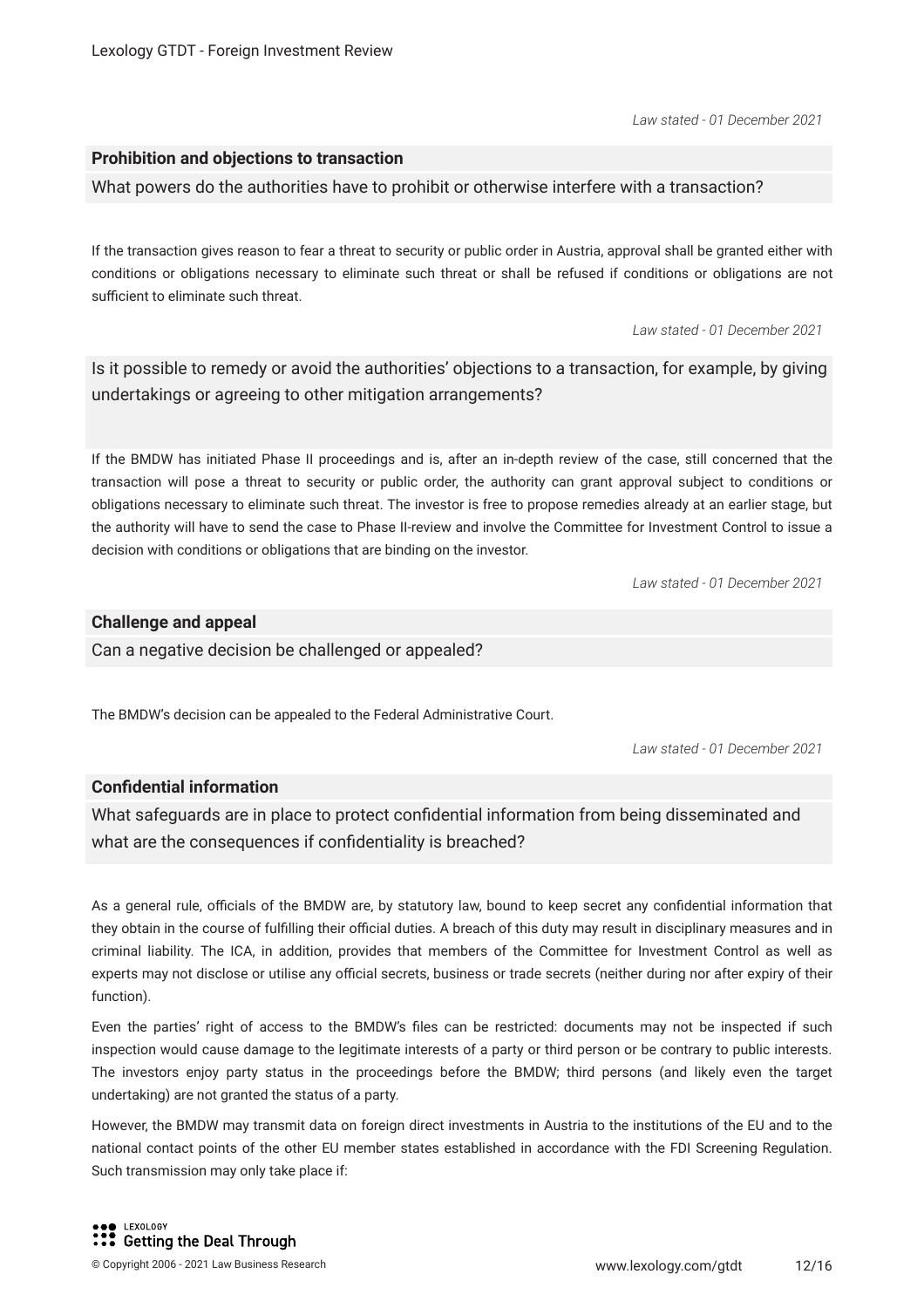- $\cdot$  it is necessary for the implementation of the cooperation mechanism; and
- the confdential treatment of personal data is guaranteed in compliance with the EU General Data Protection Regulation, Regulation (EU) 2016/679, and the Austrian Data Protection Act.

Data transmission between the European Commission and the EU member states takes place by means of a confdential transmission system.

The BMDW may also process data on foreign direct investments from publicly accessible registers and specialist publications to the extent necessary to determine whether a transaction is subject to an approval requirement, or to prepare its annual activity report. The BMDW is obliged to provide this annual report with statistics on different types of decisions. Details from which conclusions can be drawn about individual undertakings are excluded from publication. However, the BMDW is not obliged to publish its decisions.

*Law stated - 01 December 2021*

#### **RECENT CASES**

#### **Relevant recent case law**

Discuss in detail up to three recent cases that refect how the foregoing laws and policies were applied and the outcome, including, where possible, examples of rejections.

The Investment Control Act (ICA) does not require the Federal Minister for Digital and Economic Affairs (BMDW) to publish its decisions; the BMDW is only bound to provide a yearly report with statistics on different types of decisions. The frst yearly report has not been made available yet, but the BMDW answered a question of a member of parliament regarding the cases in the frst year of the ICA's existence. According to that answer, until 30 September 2021 the authority had to deal with around 80 cases, of which 61 were already closed and 21 were still pending. So far, there have not been any refusals of approval, and only three of the approval decisions were subject to conditions or obligations. None of the BMDW's decisions was appealed.

Approvals under the previous regime (section 25a Foreign Trade Act) were granted in two published cases :

- Decision of 4 November 2019: ADX Energy Ltd, Australia, acquired the Exploration & Production business of RAG Exploration & Production GmbH via ADX Vie GmbH, a 100 per cent subsidiary of ADX Energy Ltd. The authority had no objections.
- Decision of 7 July 2020: LLC Gazprom International Projects, Russia, acquired a 50 per cent share in South Stream Austria GmbH. The authority had no objections.

*Law stated - 01 December 2021*

#### **UPDATE AND TRENDS**

#### **Key developments of the past year**

Are there any developments, emerging trends or hot topics in foreign investment review regulation in your jurisdiction? Are there any current proposed changes in the law or policy that will have an impact on foreign investment and national interest review?

In autumn 2021, an amendment to the Austrian Competition Act was introduced that intertwined merger control with foreign direct investment control. Since then, the Austrian Competition Authority is obliged to send all merger flings to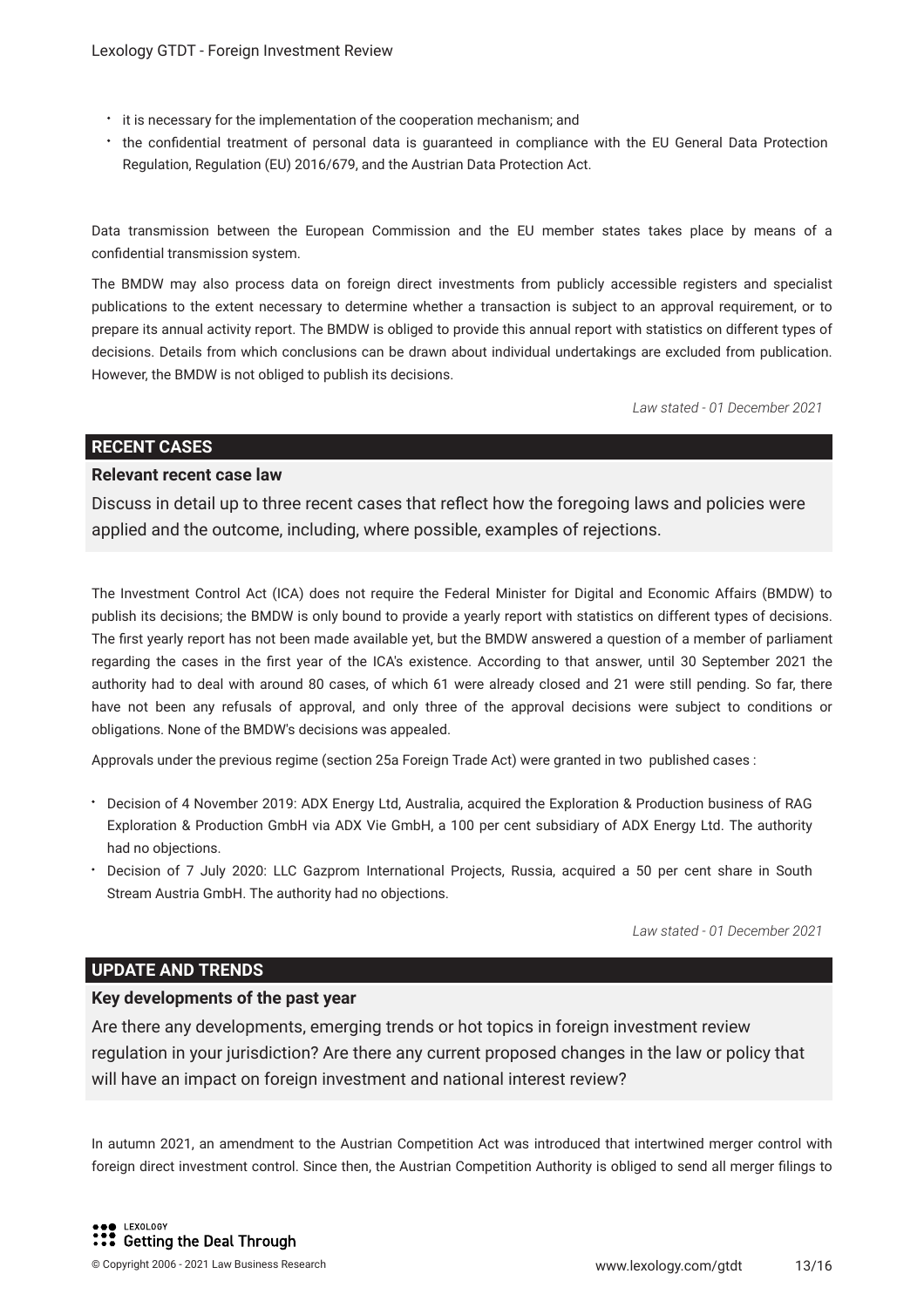the Federal Minister for Digital and Economic Affairs (BMDW), where they are being reviewed as to whether the notifed transaction also requires an approval under the Investment Control Act (ICA) .

The covid-19 pandemic was the reason for the introduction of the lower threshold of 10 per cent of the voting rights for target undertakings active in research and development in the felds of pharmaceuticals, vaccines, medicinal products and personal protective equipment. This lower threshold applies until 31 December 2022. An evaluation will be carried out to determine whether this threshold should be maintained thereafter.

Moreover, the BMDW plans to issue a guidance document regarding the scope of application of the ICA.

*Law stated - 01 December 2021*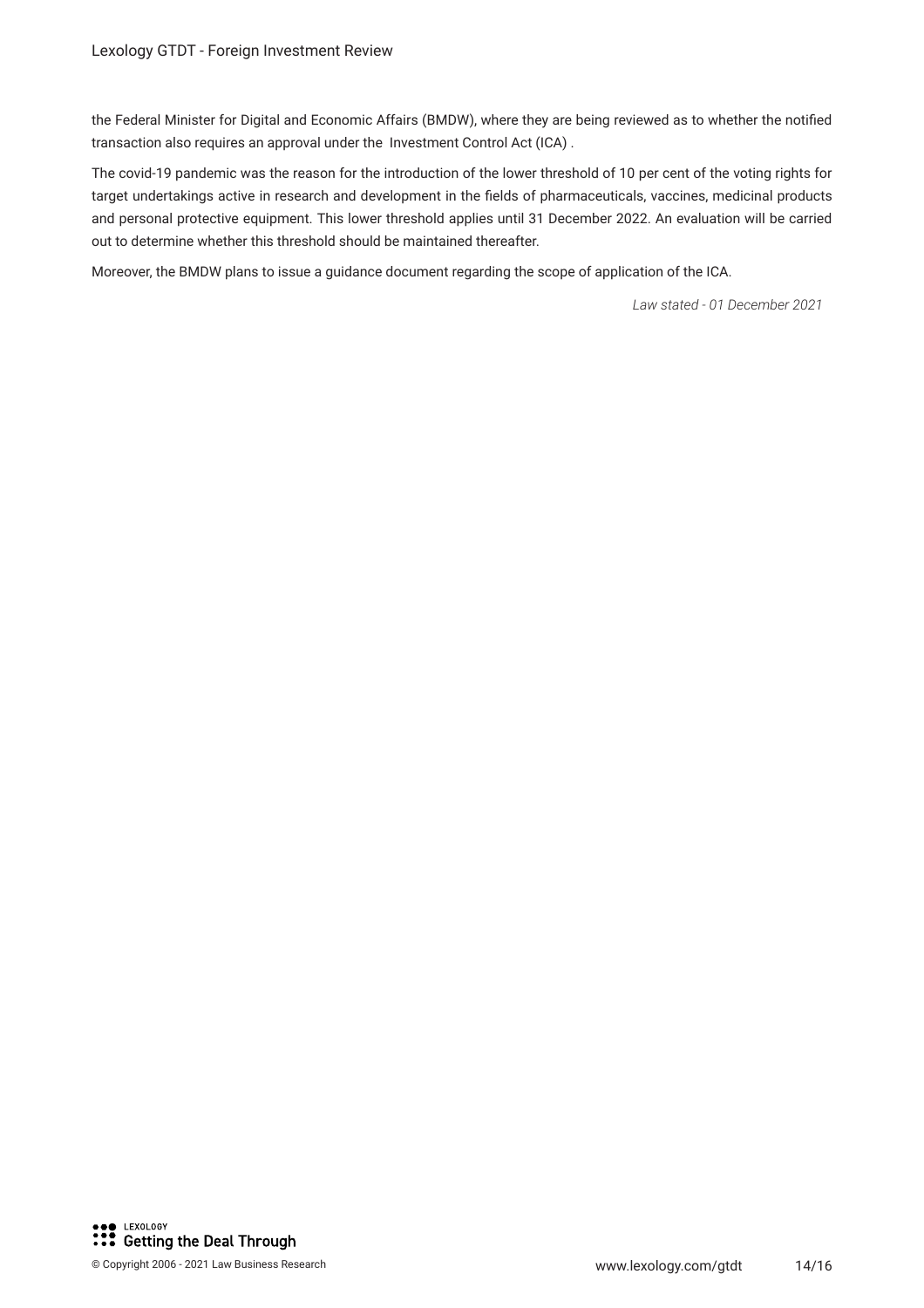# **Jurisdictions**

| <b>NK</b> | <b>Australia</b>            | Gilbert + Tobin                          |
|-----------|-----------------------------|------------------------------------------|
|           | <b>Austria</b>              | Barnert Egermann Illigasch Rechtsanwälte |
|           | <b>Cambodia</b>             | Tilleke & Gibbins                        |
| K         | <b>Canada</b>               | McCarthy Tétrault LLP                    |
|           | <b>China</b>                | Global Law Office                        |
|           | <b>Denmark</b>              | Bech-Bruun                               |
|           | <b>European Union</b>       | Allen & Overy LLP                        |
|           | <b>France</b>               | White & Case LLP                         |
|           | <b>Germany</b>              | Blomstein                                |
| $\bullet$ | India                       | <b>AZB &amp; Partners</b>                |
|           | <b>Indonesia</b>            | Nagashima Ohno & Tsunematsu              |
|           | <b>Italy</b>                | Gianni & Origoni                         |
|           | Japan                       | Tokyo International Law Office           |
|           | Laos                        | Tilleke & Gibbins                        |
|           | <b>Malaysia</b>             | Nagashima Ohno & Tsunematsu              |
|           | <b>Mexico</b>               | White & Case LLP                         |
|           | <b>Myanmar</b>              | Tilleke & Gibbins                        |
| NK .      | <b>New Zealand</b>          | Russell McVeagh                          |
|           | <b>Norway</b>               | CMS Kluge                                |
| - and     | <b>Spain</b>                | White & Case LLP                         |
|           | <b>Sri Lanka</b>            | <b>Tiruchelvam Associates</b>            |
|           | <b>Sweden</b>               | Bokwall Rislund Advokatbyrå              |
|           | <b>Switzerland</b>          | Lenz & Staehelin                         |
|           | <b>Thailand</b>             | Nishimura & Asahi                        |
|           | <b>United Arab Emirates</b> | Afridi & Angell                          |